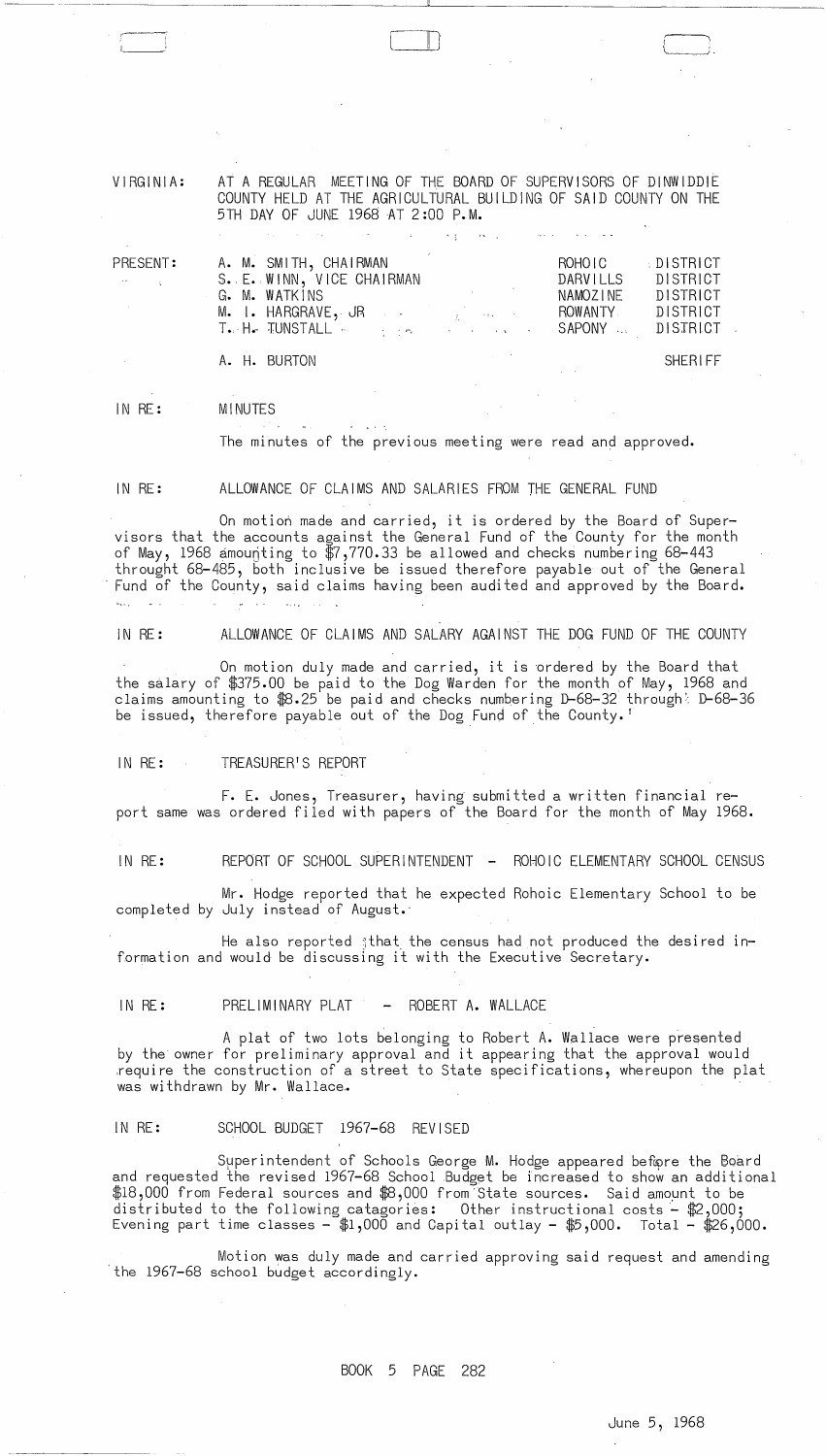## in RE: PRELIMINARY PLAT A ALFRED HAASE - PORTION OF SECTION 3 PARKVIEW SUBDIVISION

A plat showing a portion 3 of Parkview Subdivision, Alfred Haase, Sr. owner, was presented for prerliiminary approval, and, it appearing that this plat shows lots 3, 4, and 5 which had previously been subdivided and entrance thereto cut off by the construction of Route 85, said plat having been recorded in Plat Book 1 Page 665.

Upon motion duly made and carried preliminary approval was given subject to construction of the street and approval of the final plat by the Highway Engineer and Health Officer.

## IN RE: PLAT - ASHTON ACRES - R. E. MAYER, JR.

A plat of Ashton Acres, owned by R. E. Mayer, Jr. was presented for approval and it appearing that the plat met all the requirements of the subdivision ordinances except the right of way across the Frank Kohout lot.

Motion was duly made and carried that the plat be approved upon the dedication of the right of way by the owner of the Kohout lot and recordation of the plat.

### IN RE: ABANDONMENT - TOWN OF MCKENNEY - ROUTE 1003

The Board of Supervisors of Dinwiddie County having been presented a petition of resolution from the Town of McKenney requesting abandonment of a road in the Town of McKenney. This road beginning at a point on Route 1003, 114  $\,$ feet southwest of Route 1010 running in a southwesterly direction 190 feet to dead end.

WHEREAS, this resolution having been presented to the Board of Supervisors of Dinwiddie County requesting this abandonment, this road serves only one (1) property owner, whereas, this request for abandonment has been requested bytbi~ .Qne (1) property owner-Strasburg Manufacturing Company, Inc. Since it appearing to the Board that this proposed abandonment of 190 feet does not serve any public need, the Board of Supervisors of Dinwiddie County unanimously con- <sup>I</sup> curs with the Town of McKenney resolution of March 12, 1968 in recommending the abandonment of this section.

WHEREAS, the Town of McKenney has acted in the prescribed manner pursuant to section 33-76.8 of the Code of Virginia of 1950 as amended for the abandonment of roads in the secondary system.

Upon motion duly made and carried the above resolution was adopted.

 $4.1\%$ •<br>द

c..~ **.... )**  (j c":.') *U)* 

©<br>4> م<br>4-

Added<br>effect

## IN RE: DAVIS ROAD - RURAL ADDITION TO SECONDARY SYSTEM

The Board of Supervisors of Dinwiddie County concurred in the Board of Vieweres review on April 28, 1966 of a certain road in Dinwiddie County known as Davis Rœd, beginning at a point on Route 627, 0.32 mile south of Route 629 and running in a westerly direction a distance of 0.64 mile to dead end including cUl-de-sac turn around.

WHEREAS, the Board of Supervisors of Dinwiddie County request the Virginia Department of Highways to take into the state secondary system of roads, this rural addition, since it appearing to the Board that a 50-foot right of way is duely platted and recorded in Plat Book 7, Page 77 and in Deed Book 136, Page 188 dated May 8, 1968.

Upon motion duly made and carried the above resolution was adopted.

 $\epsilon$ <sup>t</sup> -  $\infty$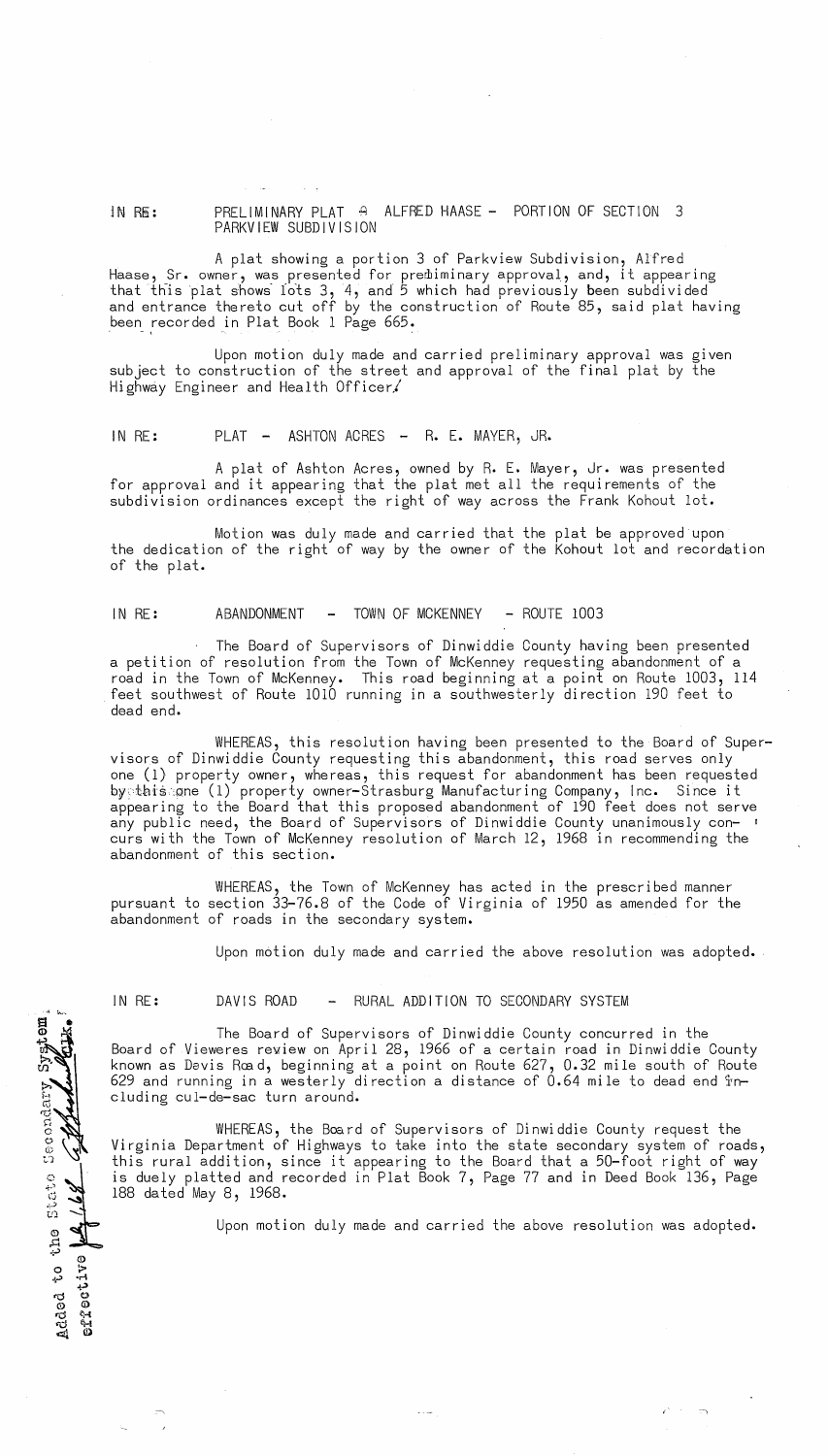# IN  $RE:$  LEASE  $-$  ASC COUNTY BUILDING 1968-69

 $\Box$ 

A lease for County A.S.C. Office space for the period July 1,1968 thru June 30, 1969 for the rental of 1356 sq. ft. at an annual rental of  $$1,008.00$ payable \$84.00 per month was presented for renewal.

Upon motion duly made and carried the lease was approved by the Board and ordered executed by the Chairman.

. Mr. Elmo Goodwyn was requested to discuss a rent increase with the Board prior to presenting the next years contract.

IN RE: PETERSBURG CITY - RESOLUTION OF APPRECTATION

The following resolution was read.

WHEREAS, during the recent civil d $\delta$ sorder in the City of Petersburg, several communities and law enforcement agencies assisted the said City for the purpose of maintaining law and order for the protection of its inhabitants; and

WHEREAS, City Council wishes to recognize the co-operation of the y.arious communities and law enforcement agencies, and to express its sincere appreciation;

NOW, THEREFORE, BE IT RESOLVED that the City Council of the City of Petersburg doth hereby recognize and express the sincere appreciation of the City for the valuable service rendered to the City during the recent civil di sorder.

BE IT FURTHER RESOLVED that a copy of this resolution be forwarded to the various communities and agencies by the Clerk of the Council.

IN RE: RESOLUTION APPROVING PARTICIPATION BY LOCAL HOUSING OWNERS IN THE FEDERAL RENT SUPPLEMENT PROGRAM

WHEREAS, under the provisions of Sectoon 101 of the Housing and Urban Development Act of 1965, the Secretary of Housing and Urban Development is authorized to enter into contracts, to make rent supplement payments to certain qualified housing owners on behalf of qualified low-income families who are elderly, handicapped, displaced, victims of natural disaster, or occupants of substandard housing; and

WHEREAS, the provisions of said Section:10! cannot be made available to housing owners in certain localities unless the governing body of the locality has byes resolution given approval for such participation in the Federal Rent Supplement Program.

NOW, THEREFORE, be it resolved by the Board of Supervisors of Dinwiddie County, Virginia, as follows:

Approval is hereby granted for par\icipation in the Federal Rent Supplement Program by qualified housing owners of property located in Dinwiddie County, Virginia.

### IN RE: ROADVlEWERS:, REPORT

Upon motion duly made and carried the following report of the Roadviewers was read and ordered recorded into the records.

Board of Viewers Report

, Dinwiddie;Cbunty

May 75, 1968

The Board of Road Viewers of Dinwiddie County met at 10:00 A.M. on May 7, 1968, at Dinwiddie Courthouse and viewed the following roads with recommendations as shown below: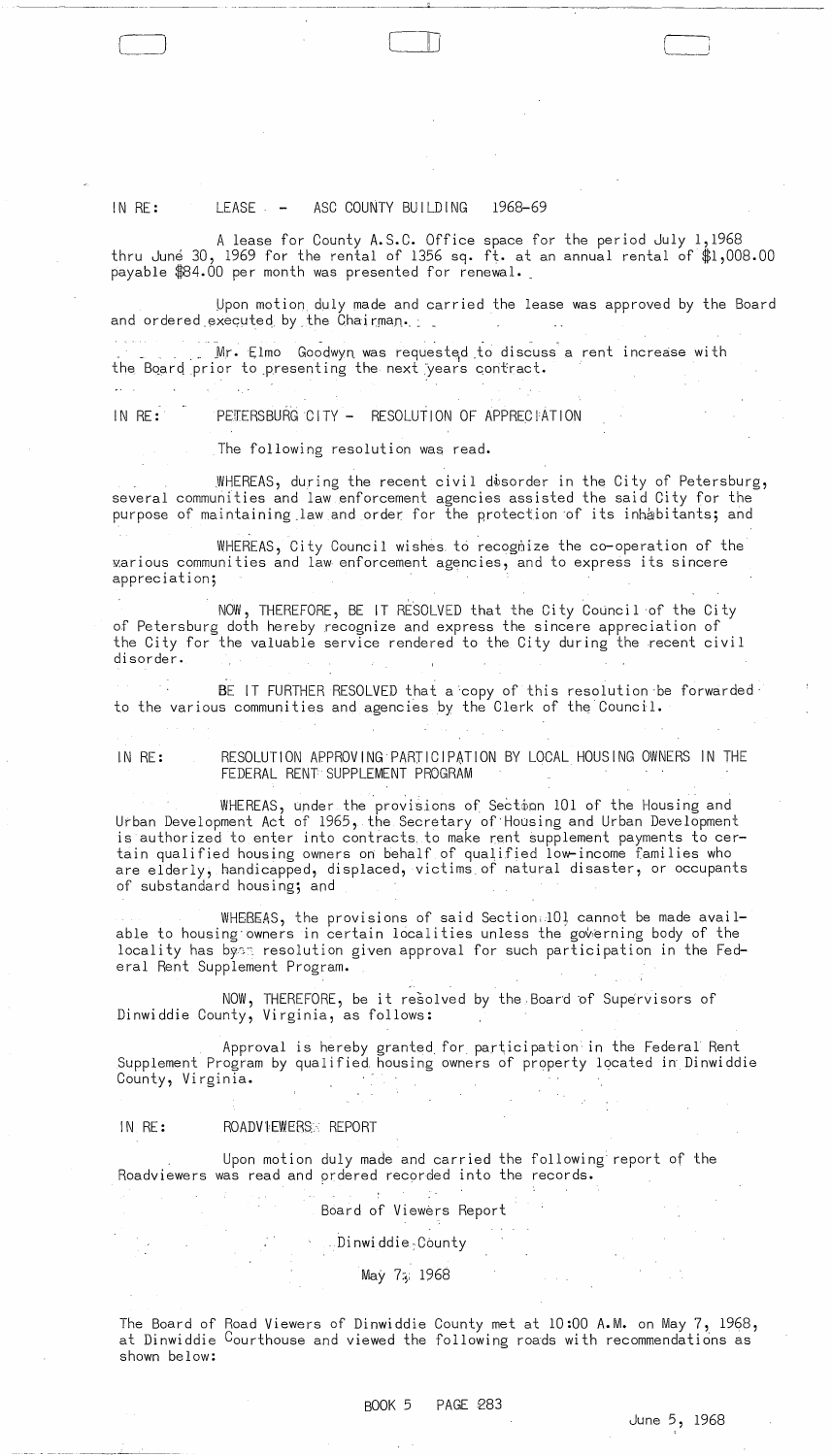## Slate Store Road

The Board of Viewers viewed a road on a petition request signed by Matthew C. Dixon and others. This road beginning at a point on Route 613, 1.7 mile south east of Route, 1, running in a southwesterly direction, 0.37 mile to Dead End.<br>This road serves eight (8) houses and is approximately 10 feet in width. The This road serves eight  $(8)$  houses and is approximately 10 feet in width. Board of Viewers recommends that this road be added to the State Secondary System with the provision that the property owners furnish a 40 foot right of way with proper survey and plat recorded. Estimated maintainable costs \$500; construction costs \$2,000.

### Maitland Road

The Board of Viewers viewed a road on the request of a petition signed by Barney 0. Green and others. This road beginns at a point on Route 1320, 0.22 mile Iborthwest of Route 1, running in a northeasterly direction, 0.10 mile to Route 1324. This road is a connecting street and due to the reconstruction and construction of Route 1 and 85, this road will diversify traffic to Route 1320 and Route  $l,$  The Board of Viewers recommend that this street be taken into the Secondary System as a rural addition provided it meets the Highway Commission Policy of March 19, 1964. Also, that a 50 foot right of way with proper survey and plat recorded be furnished. Estimated maintainable costs \$200; construction costs \$800.

### Oak Hill Subdivision (Hazel Avenue and Bell Avenue)

The Board of Viewers on the request of a petition signed by Joseph L. Hogan and others viewed two (2) streets in Oak Hill Subdivision. One known as Hazel Avenue, beginning at a point on Route 672, 0.25 mile east of Route 603, Running in a southerly direction to Dead End and adjacent to the Norfolk and Western Railway property. A total length of approximately 0.26 mile. Thence, they viewed Bell Avenue in Oak Hill Subdivision, beginning at a point on Route 672, 0.31 mile south of Route 603 running in a southerly and westerly direction to Hazel Avenue approximately 0.16 mile. The Board of Viewers recommends that these two (2) streets be taken into the Secondary System as a rural addition provided that it meets the Highway Commission Rural Addition Policy dated March 19, 1964. Otherwise, it must be treated under the suitable section for subdivisions under the Commission's Policy of March 19, 1964. The Board of Viewers also recommends that the property owners involved must re-establish the 50 foot right of way according to the plat recorded in the Dinwiddie County Court. Estimated maintamable costs  $$700;$  construction costs  $$3,000$ . This road serves twenty (20) Houses.

#### <u>Sarah Moss Road</u>

The Board of Viewers viewed a road on the request of a petition signed by Mary Lou Wynn and others. This road, beginning at a point on Route 705, 1.lS mile south of Route, 609, running in a easterly direction O.Bl mile to Dead End. This road serves five (5) houses. The Board of Viewers recommends that this road be added to the Secondary System with the provision that the property owners furnish 40 foot right of way with proper survey and plat recorded and that the relocation of this road be determined by the Highway Department prior to the survey. Estimated maintainable costs  $$1,000$ ; construction costs  $$4,000$ .

#### McKissick's Road

 $\frac{1}{2}$  .  $~^{37}_{37}$   $~^{61}_{31}$ 

 $\mathbf{s}_{\mathbf{e}}^{\mathbf{e}}$ 

10' ~

 $^{\circ}$ io<br>E ~  $+ 2.5$ 

 $^{10}$ ef ect $^{2}$ f ect

The Board of Viewers viewed a road upon the request of a petition signed by A. Hill Burton and others. This road beginning at a point on Route 644, 0.12 mile north of Route @O, running in a westerly direction 0.70 mile to Dead End. This road serves three (3) houses. The Board of Viewers recommends that this road be added to the Secondary System with the provision that the property owners furnish a 40 foot right of way with a 50 foot radius cul de sac be provided at the Dead End; and that the survey and plat be properly recorded. Estimated maintainable costs  $$200;$  construction costs  $$1,000$ .

|        | C. Y. Avery,            |
|--------|-------------------------|
|        | M. E. Bass <sup>.</sup> |
| Will - | Green                   |
|        | J. P. Westfall          |

 $\equiv$ 

f.

After discussing the foregoing report, motion was duly made and carried that the Board of Viewers report be accepted as presented and that further action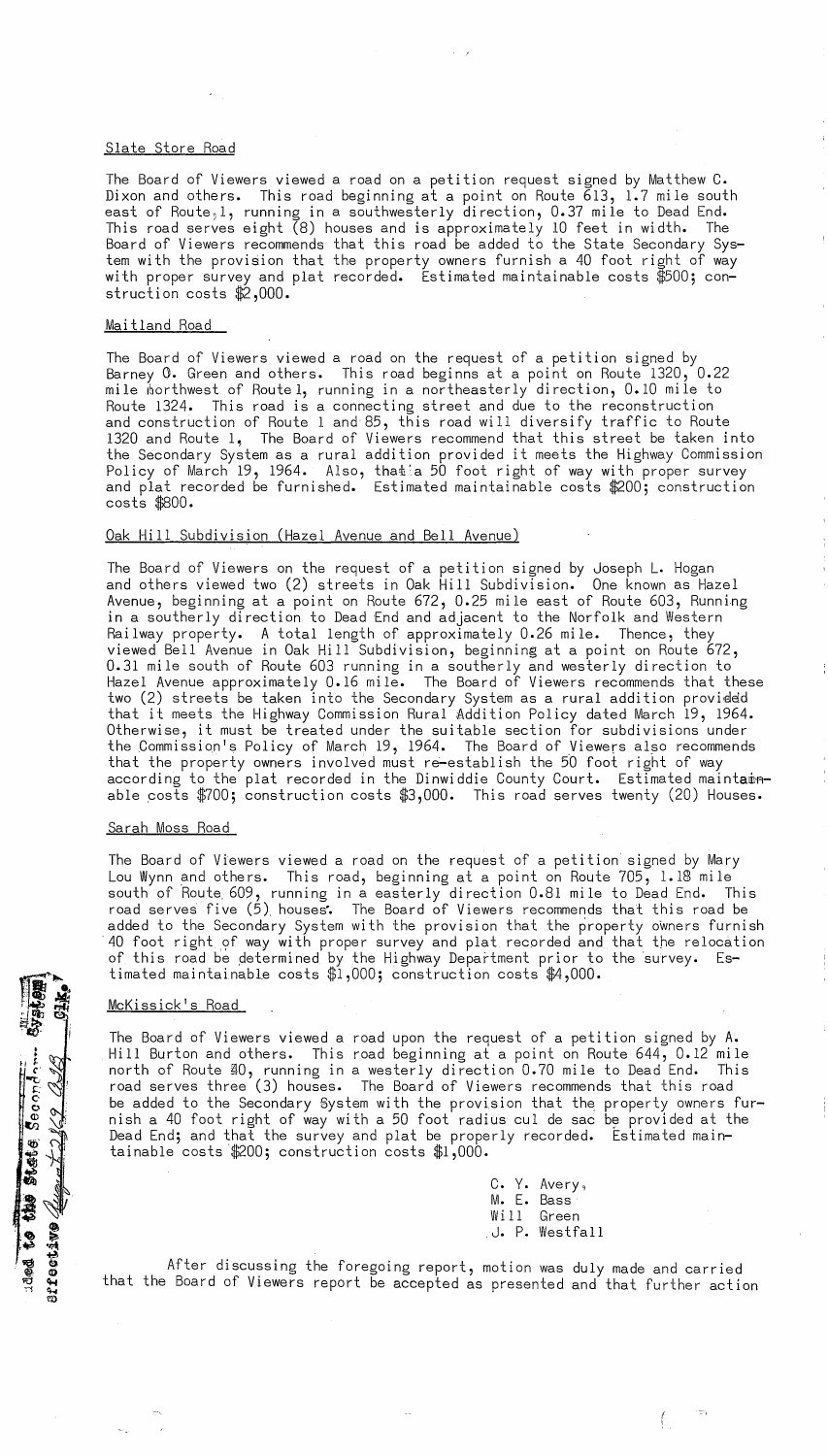------- ---

 $\Box$ 

 $\boxed{\phantom{a}}$ 

be considered after proper right of way easements and plats have been recorded, with the exception of Oak Hill Subdivision, Hazel Avenue and Belle Avenue, which was referred to the Executive Secretary for review and report and Sarah Moss Road which was dismissed without prejudice.

There being no further busihess to be brought before the Board the meeting was adjourned at 5:15 **P.M.** 

Mitchell Smith, *Chairman* 

- el vil En de ATTEST C. J Saskenille Eper Sa. H. Barner Batte, Clerk

BOOK 5 PAGE 284